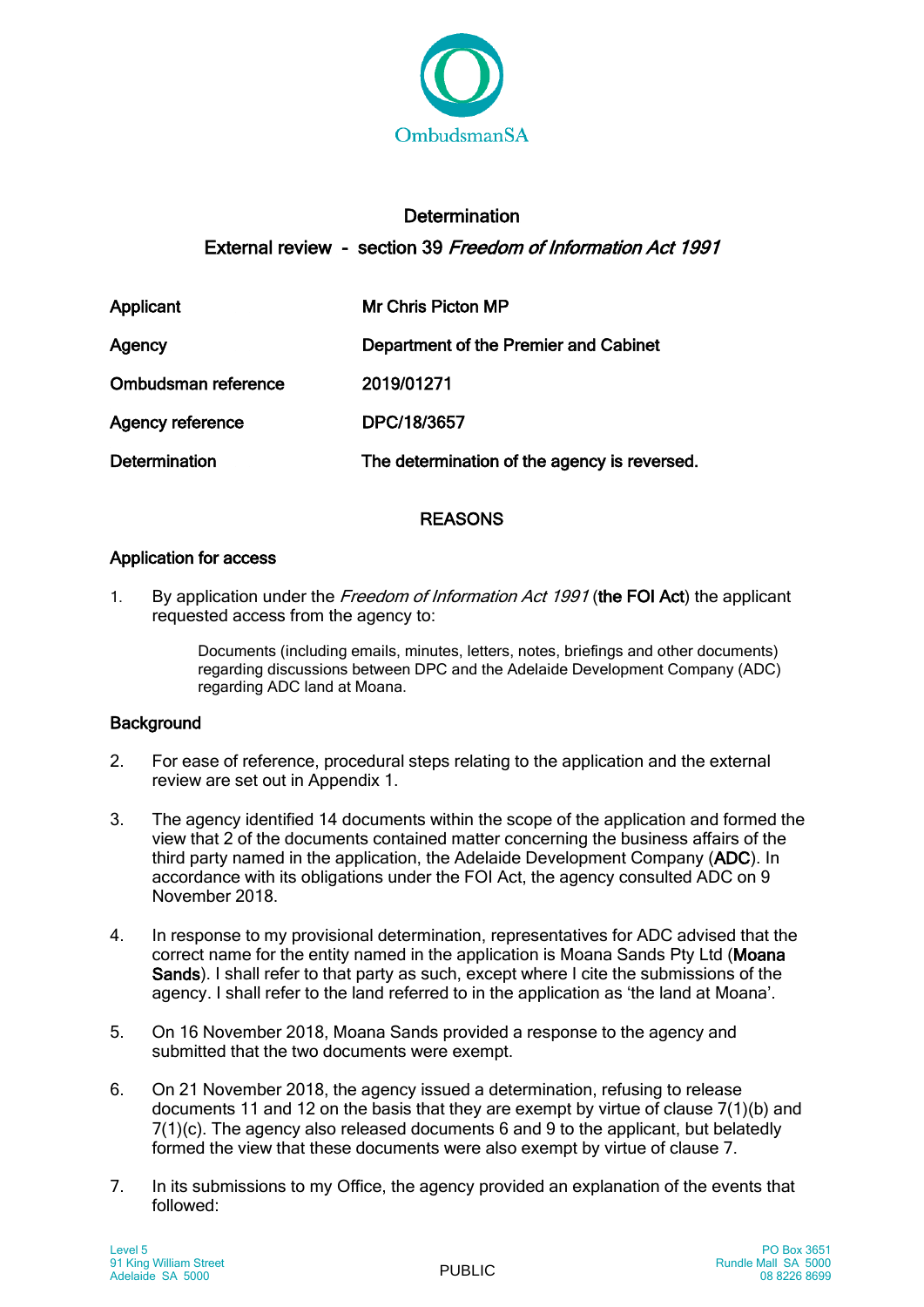On 7 December 2018… DPC wrote to Mr Picton advising him of the oversight and asking him to return, delete or destroy all copies of documents 6 and 9 (including copies provided to anyone else) until the third party's rights were exhausted.

On 7 December 2018, correspondence was also provided to ADC advising them of the oversight and inadvertent release of documents 6 and 9. A copy of the original determination and the documents in question were provided to ADC and they were advised that the company could seek an internal review of the original determination in respect of documents 6 and 9.

On 14 December 2018, Mr Picton applied for an internal review (IR) of the original determination and the decision to refuse access to document 12.

On 30 December 2018, ADC's lawyers provided correspondence seeking a review of the determination to release document 6 and 9, access to all documents produced to the applicant and the provision of the name and address of the applicant.

On 31 December 2018, as no response had been received from Mr Picton, further correspondence was sent to Mr Picton requesting a response to DPC's request to return, delete or destroy the documents in question.

On 3 January 2019, Mr Picton queried the 'return, delete or destroy' of the documents. … DPC responded to Mr Picton's query on 10 January 2019 advising him that pursuant to section 27(3)(d) of the FOI Act, DPC was required to defer the provision of the documents to him and he had no right to receive the documents under the FOI Act as the documents should not have been included in the materials provided to him. Mr Picton was also advised that as ADC had lodged an application for IR of the decision to release the documents in question, any right of access under the Act was deferred until that application was determined. At the time of writing, DPC has not received any response from Mr Picton to indicate that he has complied with the request to return, delete or destroy the [sic] documents 6 and 9.<sup>1</sup>

- 8. At the request of the agency, the applicant agreed to allow the agency an extension until 7 January 2019 to issue an internal review determination.
- 9. The agency did not determine either the applicant's or Moana Sands' internal review applications within the statutory time frame, and is taken to have confirmed the original determination<sup>2</sup>

#### **Jurisdiction**

- 10. This external review is within the jurisdiction of the Ombudsman as a relevant review authority under section 39 of the FOI Act.
- 11. I have exercised my discretion under section 39(4) of the FOI Act to extend the time for making an application for external review, having regard to the history of the matter, as detailed above, and the applicant's agreement to the agency's extension of time for the internal review determination. I have not received any objections from the parties in this regard.
- 12. I do not consider that it is within my jurisdiction as an external review authority to compel or require the applicant to return or destroy documents that were accidentally released to him in the course of the agency's determination. I am of the view that this is a matter that would need to be addressed by the agency, the applicant and Moana Sands.

 Letter from the agency to this Office, 26 March 2019.

Freedom of Information Act 1991, section 29(5).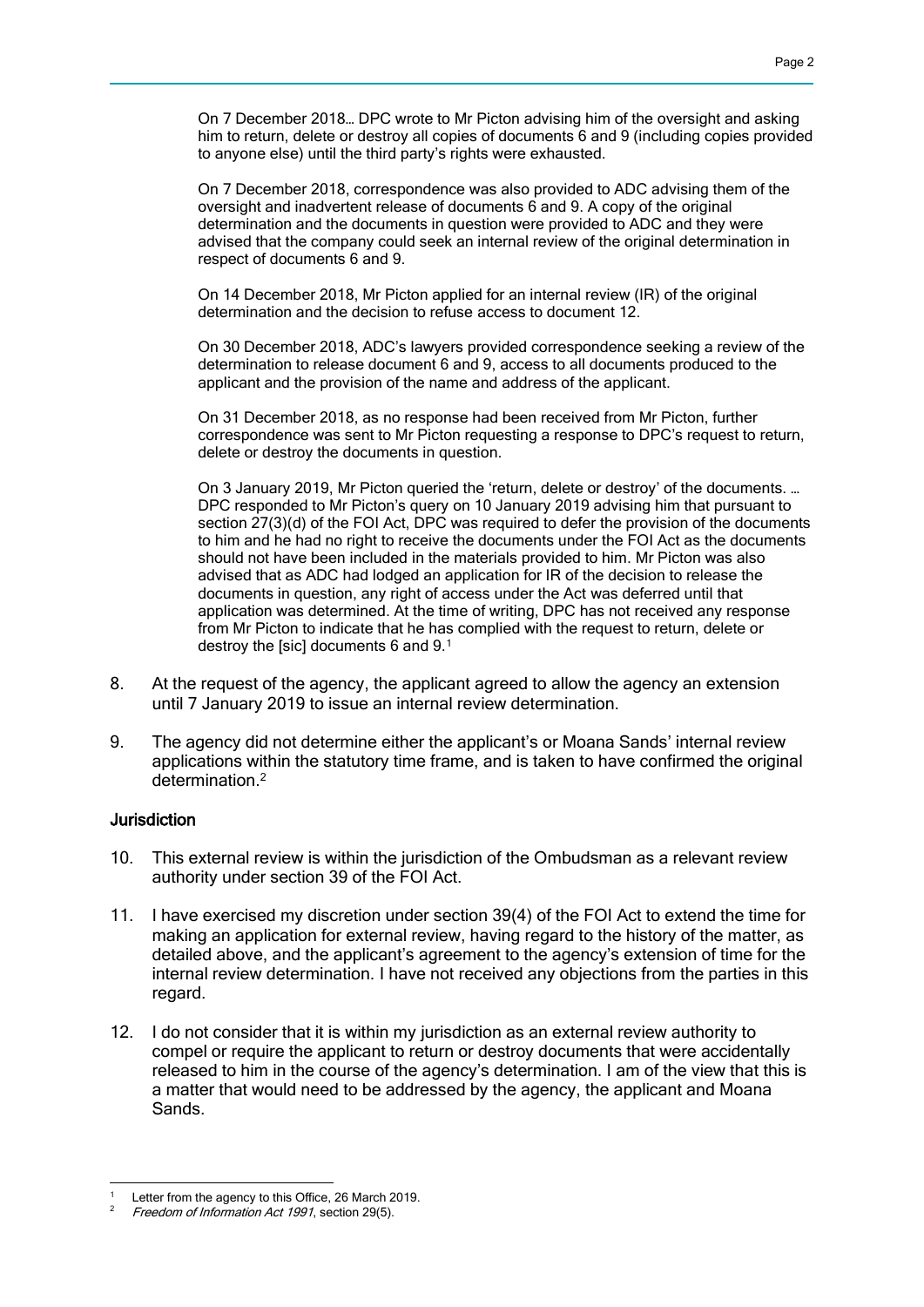#### Provisional determination

- 13. I provided my tentative view about the agency's determination to the parties, by my provisional determination dated 18 November 2019. I informed the parties that subject to my receipt and consideration of submissions from the parties I proposed to reverse the agency's determination.
- 14. The agency responded to my provisional determination but advised that it had no further submissions. The applicant did not provide a response.
- 15. Representatives for Moana Sands provided submissions in response to my provisional determination as follows:

#### Document 12

Document 12, is a summary of events apparently produced by the Agency. The document is not a complete record nor is it accurate in every respect. Nonetheless, it does contain material concerning the business affairs and of commercial value to Moana Sands. According, Moana Sands maintains that the disclosure of this document should not be permitted as it constitutes an exempt document for the reasons set out in our earlier submissions to the Agency…

We note the reference to "*the age of the information*" as being a reason that release of the information would not reasonably have an adverse effect on Moana Sands' business affairs.

Residential development is a long-term business. It involves long-term landholdings or development projects that span multiple decades. Document 12 purports to relate to events regarding rezoning of a site owned by Moana Sands for residential purposes. Such rezoning has not yet occurred. The information has not yet been superseded by events (ie any actual rezoning), so the age of the information is irrelevant. In addition, the release of misinformation could cause nuisance or harm to the business affairs of Moana Sands.

We repeat our submissions in our letters to the Agency dated 16 November 2018 and 30 December 2018 that the document should not be released as it is an exempt document for the purposes of schedule 1, clauses 7(1)(b) and (c) thus access should be refused under section 20(1)(a) of the Freedom of Information Act 1991.

#### Redactions of portions of document

If you are despite these submissions minded to release the document, then, in light of the tentative findings (at [29] of the Provisional Determination), at least the third and seventh dot point items in the document should be redacted.

In like fashion, the eighth and final dot points should also be redacted.

#### **Summary**

Moana Sands is aggrieved at the manner in which the Agency have [sic] managed this FOI process. The behaviour to date and any determination to release Document 12 will prejudice the provision of future information to the Government.

- 16. In its submissions to the agency on 16 November 2018, Moana Sands, by way of its representatives, argued that document 12 is exempt by virtue of clause 7(1)(b) as:
	- it reveals

- $\circ$  the history of Moana Sands<sup>3</sup>
- o the proposed development of the land at Moana

Having regard to the information in document 12, it appears that this refers to the history of the land, and not the company.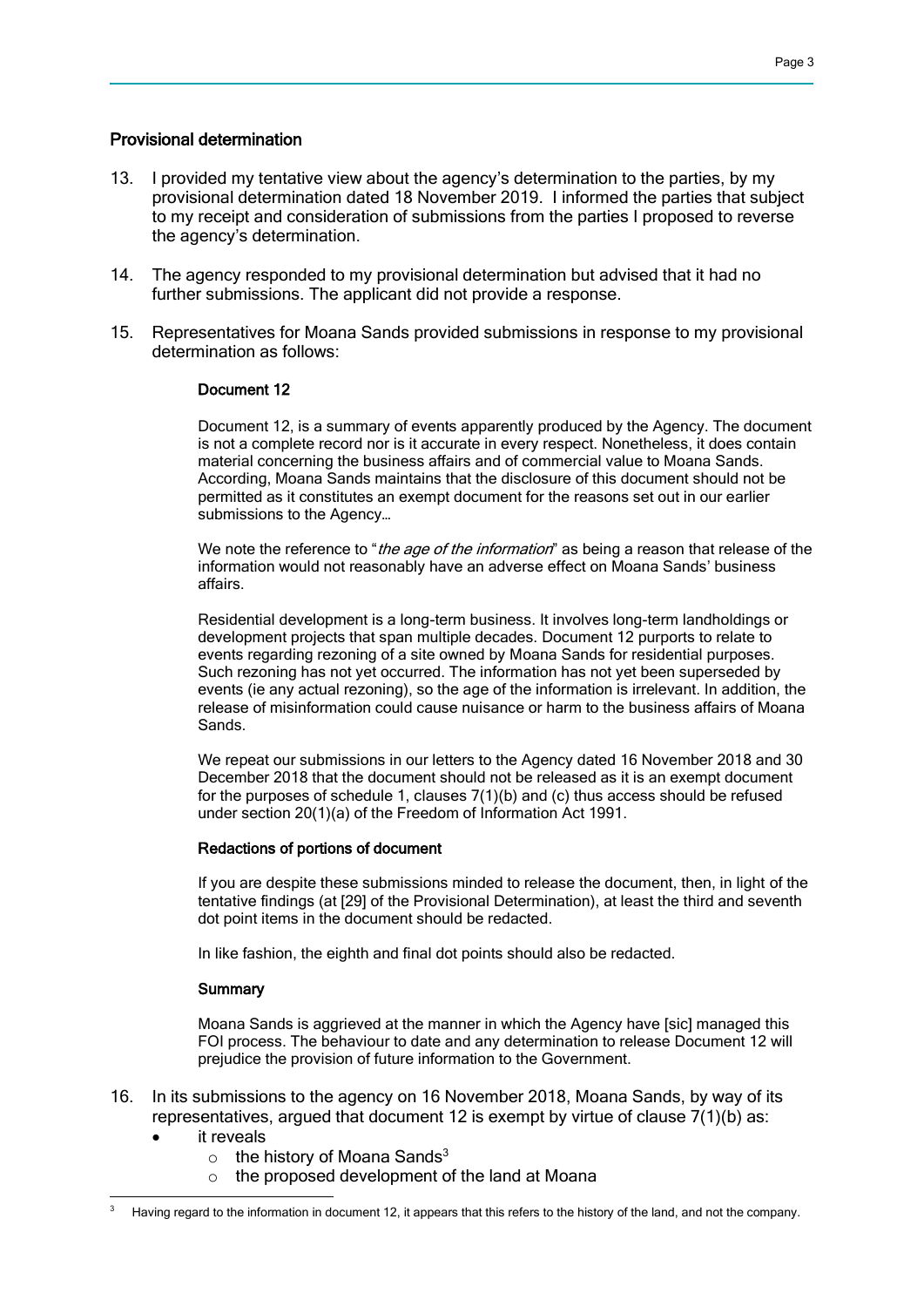- o commercial transactions involving Moana Sands in regards to the land at Moana
- o negotiations with the government concerning proposals to rezone the land at Moana
- the information is central to its business operations, particular in regards to the land at Moana
- the information is commercially sensitive and has value to Moana Sands
- that value would be diminished if the information were to be released
- disclosure would be contrary to the public interest as:

There is a real possibility that the documents, $4$  if released, will be used unfairly against our client, including by commercial competitors or opponents of our client, which is adverse to the public interest.

17. In regards to clause 7(1)(c), Moana Sands' representatives argued that document 12 contains information concerning its business, professional and commercial affairs and that:

> It can be reasonably expected that the material may, if released, be used inappropriately or otherwise adversely to our client's commercial affairs, including being used by commercial competitors or persons opposed to our client's operations and proposal for Moana Sands land.

Our client ought to enjoy a relative degree of certainty that information about its business affairs will not be released to the public at large or to unknown applicants who may intend to act unfairly and adversely to its interests.

The release of the documents will reduce this certainty and will thereby prejudice the future supply of relevant information affecting business affairs by entities in my client's position, in their future dealings with the State Government.

18. Moana Sands' submissions to the agency by letter dated 30 December 2018 concern documents that have not been considered in the course of this external review. However, the submissions reiterate their concerns for the release of information regarding the history and rezoning of land at Moana.

#### Relevant law

- 19. A person has a legally enforceable right to be given access to an agency's documents in accordance with the FOI Act.<sup>5</sup>
- 20. The FOI Act provides that upon receipt of an access application, an agency may make a determination to refuse access where the documents are 'exempt'. Schedule 1 lists various exemption clauses which may be claimed by an agency as a basis for refusing access.
- 21. Under section 48, the onus is on the agency to justify its determination 'in any proceedings'. This includes the external review process.
- 22. Section 39(11) provides that the Ombudsman may confirm, vary or reverse the agency's determination in an external review, based on the circumstances existing at the time of review.

 4 In reference to document 11 and 12.

<sup>5</sup> Freedom of Information Act 1991, section 12.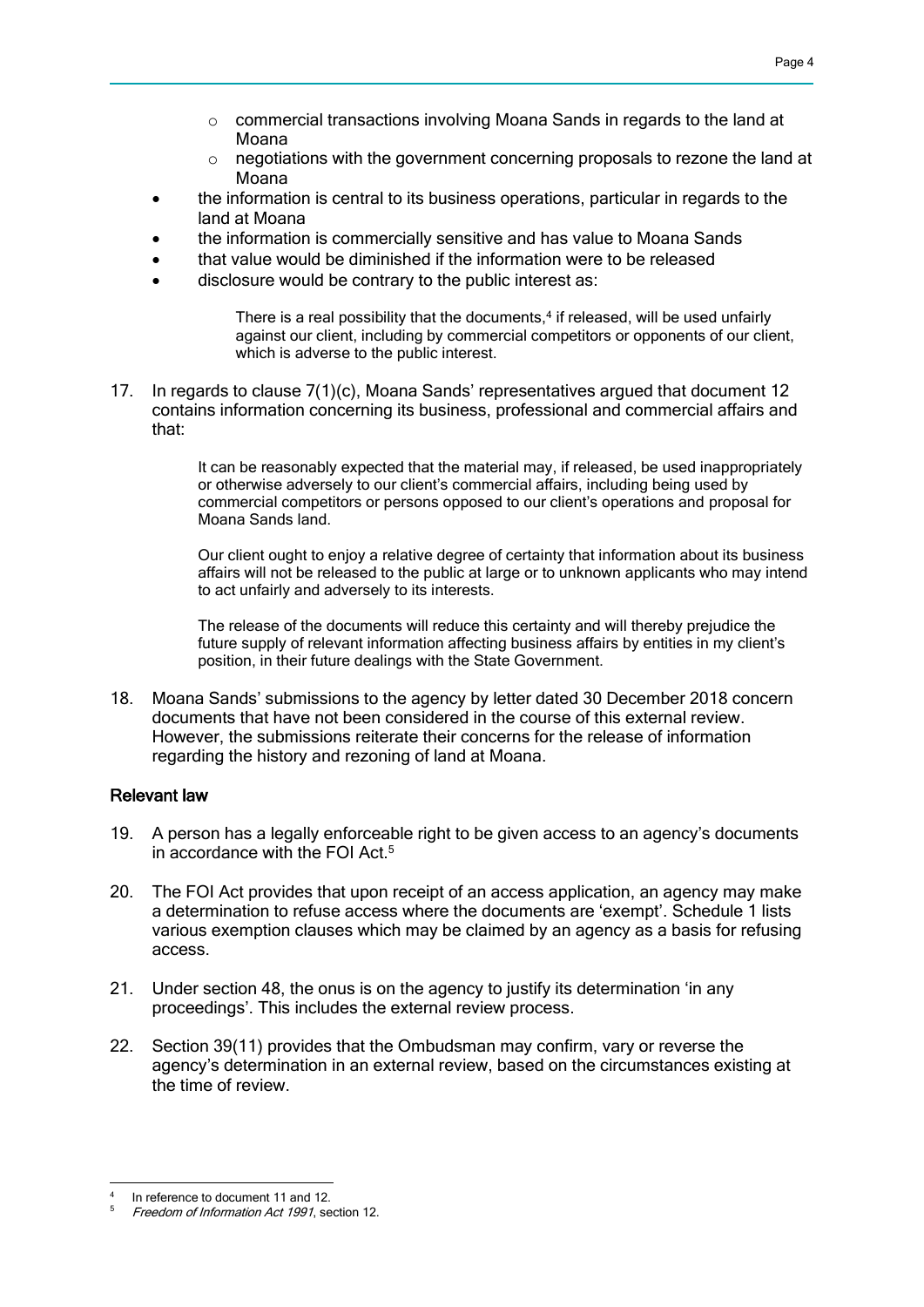Agency submissions and section 19(2a)

- 23. Prior to my provisional determination, the agency proposed to release document 12 to the applicant, withdrawing its claim that the document is exempt by virtue of clause  $7(1)(b)$  and  $7(1)(c)$  on the basis that:
	- any information of commercial value in the document would not be diminished if released
	- while it is arguable that the document concerns ADC's business affairs, release of that information was not likely to prejudice the supply of information to the Government or adversely affect ADC's business affairs
	- in any event, release of the document would not be contrary to the public interest.
- 24. The agency first considered whether to release document 12 by issuing a determination under section 19(2a) of the FOI Act. Sections 19(2) and 19(2a) provide:
	- $(2)$  If-
		- $(a)$   $-$ 
			- (i) the principal officer of an agency has, under section 14A, extended the period within which an application must be dealt with by the agency; and
			- (ii) the agency fails to determine the application within the period as so extended
		- (b) in any other case—an agency fails to determine an application within 30 days after receiving the application

The agency is taken to have determined the application by refusing access to the document to which it relates for the purposes of Division 3 and Part 5.

- (2a) However, nothing prevents an agency from making a determination to give access to a document on an application after the period within which it was required to deal with the application (and any such determination is to be taken to have been made under this Act).
- 25. However, it is my view that a decision to release documents, purportedly under section 19(2a), is not a determination within the meaning of the FOI Act if an agency has already made an express determination to refuse access. I consider that the wording of section 19(2a) means that its operation follows a failure to make a determination, detailed in the preceding section 19(2). If an agency chooses to release documents that it had previously determined to be exempt, I consider that it would do so without the protections provided by the FOI Act.
- 26. I advised that agency of this view when I sought to confirm whether a purported section 19(2a) determination had been issued to the parties.<sup>6</sup> At the time of my enquiry, the agency had not issued its purported determination.
- 27. In conducting external reviews under the FOI Act, I may try to effect a settlement between the participants to a review.<sup>7</sup> In light of the agency's revised view, I considered whether settlement was appropriate before preparing my provisional determination. However, given the presence of an interested party who, in my understanding, may have been aggrieved by this matter, I considered it appropriate to proceed and consider the exemption clauses originally claimed by the agency and argued by Moana Sands.<sup>8</sup>

 $\overline{a}$ Letter to the agency, 8 April 2019.

Section 39(5)(c), Freedom of Information Act 1991.

The agency's original determination repeated, almost identically, the submissions it had received from Moana Sands by letter dated 16 November 2018.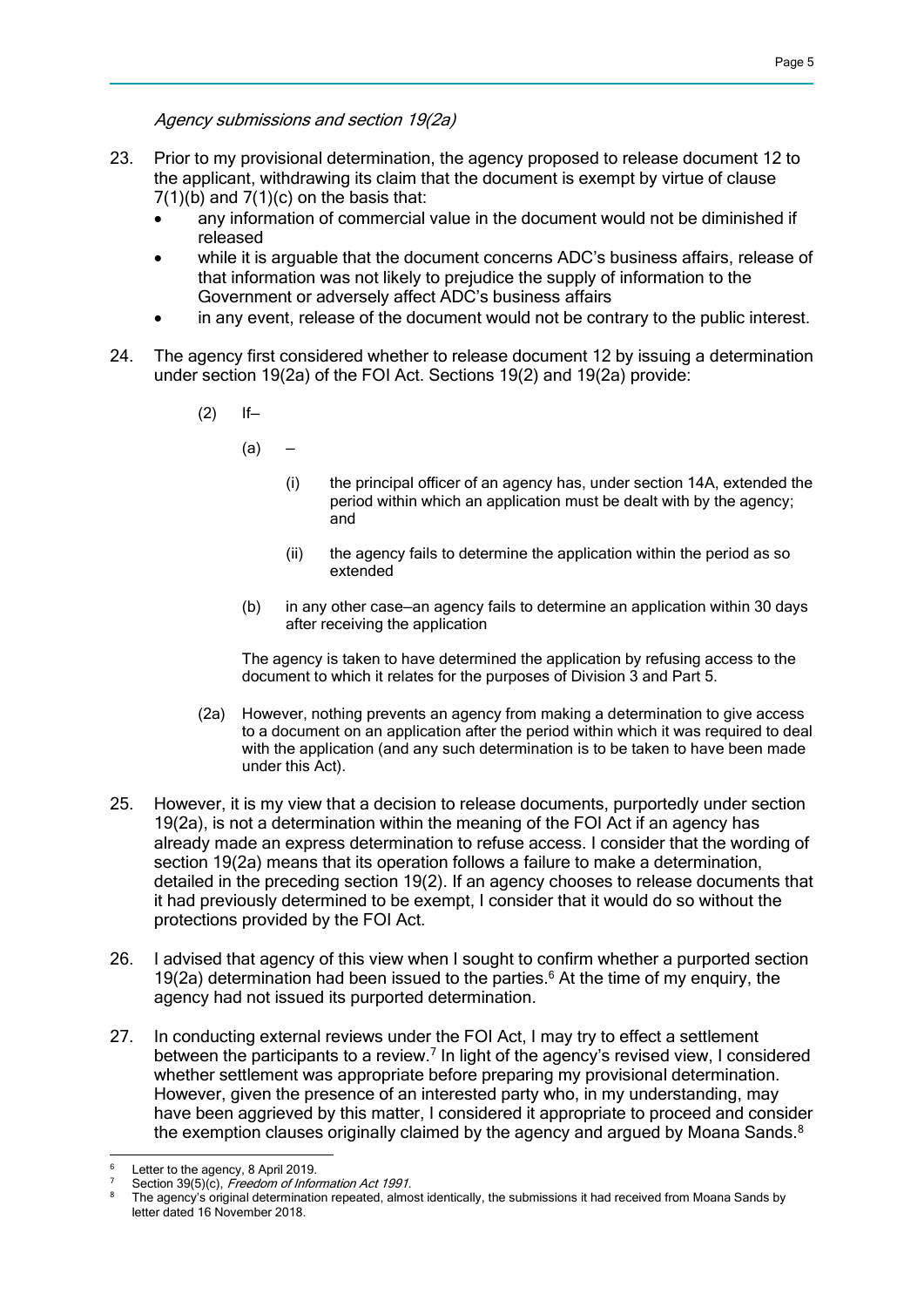### Documents in issue

- 28. The agency identified 14 documents within the scope of the application.
- 29. In response to an enquiry by my Officer, the applicant confined the scope of this external review to the agency's refusal to release document 12.<sup>9</sup>
- 30. Document 12 is titled 'Summary of History of Moana Sands', and has a date range between 1947 and May 2016.

### Issues in this review

31. The issue to be determined is whether the agency has justified its determination to refuse access to document 12 on the basis that it is exempt by virtue of clause 7(1)(b) and  $7(1)(c)$ .

### Consideration

#### Commercially valuable information – clause 7(1)(b)

- 32. For a document to be properly exempt by virtue of clause 7(1)(b), it must contain information (other than trade secrets) that has commercial value to any agency or any other person, and the disclosure of that information must reasonably be expected to destroy or diminish the value of the information. Moreover, disclosure must, on balance, be contrary to the public interest.
- 33. Whether or not the information has commercial value is a question of fact. In  $Re$ Cannon and Australian Quality Egg Farms Limited, the Queensland Information Commissioner considered the phrase and noted that there are two possible interpretations:

The first (and what I think is the meaning that was primarily intended) is that information has commercial value to an agency or another person if it is valuable for the purposes of carrying on the commercial activity in which the agency or another person is engaged. The information may be valuable because it is important or essential to the profitability or viability of a continuing business operation, or a pending 'one-off' commercial transaction…

The second interpretation of 'commercial value' which is reasonably open is that information has a commercial value to an agency or another person if a genuine armslength buyer is prepared to pay to obtain that information from that agency or person. It would follow that the market value of that information would be destroyed or diminished if it could be obtained from a government agency that has come into possession of it, through disclosure under the FOI Act…<sup>10</sup>

- 34. I generally agree with this view and consider it applicable to clause 7(1)(b).
- 35. While I recognise that document 12 provides a summary history of the land at Moana and I accept that certain parts of that summary concern the business affairs of Moana Sands, I am not satisfied that the information itself is commercially valuable in the sense that it is essential to the profitability of Moana Sands' continuing business operation or that a genuine arms-length buyer would be prepared to pay to obtain that information. I accept that the information may affect the viability and profitability of the land at Moana, but I am not persuaded by the submissions that the information itself is central to its business operations.

 Email between the applicant's office and my Officer, 17 September 2019.

Re Cannon and Australian Quality Egg Farms Limited [1994] QICmr 9 at [54]-[55].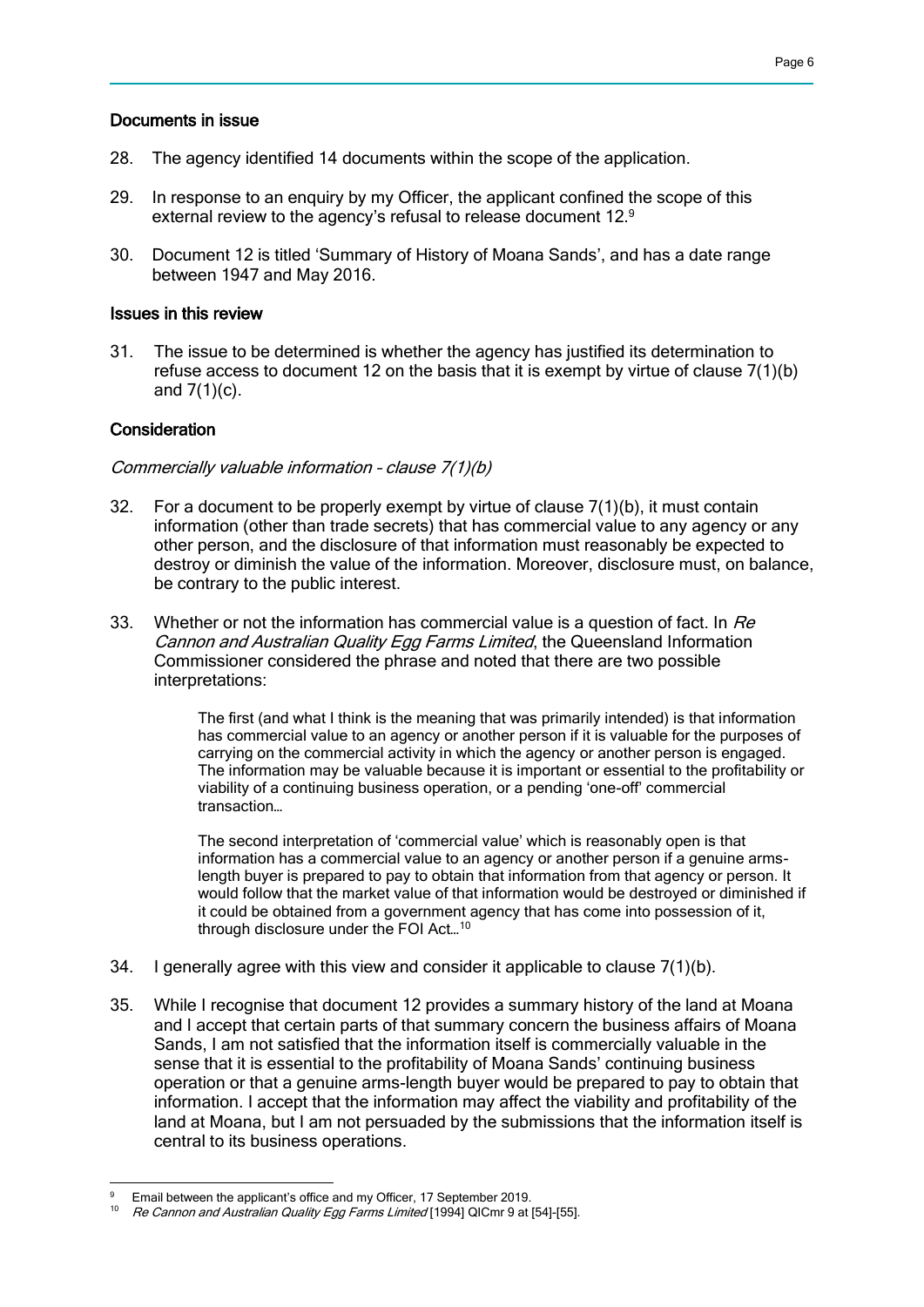- 36. In any event, I am not satisfied that the value of the information would be diminished or destroyed if released. The release of information about authorisations or rezoning, for example, may affect the business to which that information relates, but as information which records an administrative act, it is unclear to me how any possible value in the information may be affected, or indeed diminished or destroyed by disclosure.
- 37. As such, I consider that document 12 is not properly exempt by virtue of clause 7(1)(b).

## Business affairs – clause 7(1)(c)

- 38. For a document to be exempt pursuant to clause  $7(1)(c)$ , it must contain information concerning the business, professional, commercial or financial affairs of any agency or any other person and the disclosure of that information:
	- could reasonably be expected to have an adverse effect on those affairs or prejudice the future supply of such information to the Government or to an agency and
	- would, on balance, be contrary to the public interest.

## Business affairs

39. In Re Cannon and Australian Quality Egg Farms Limited, the Queensland Information Commissioner stated:

> The words 'business, professional, commercial or financial' are hardly apt to establish distinct and exclusive categories; there must in fact be substantial overlap between the kinds of affairs that would fall within the ambit of the ordinary meanings of the words 'business', 'commercial' and 'financial', in particular. The common link is to activities carried on for the purpose of generating income or profits.<sup>11</sup>

- 40. I consider that the 3<sup>rd</sup> dot point, and the final 3 lines of the  $7<sup>th</sup>$  dot point of document 12 may contain information concerning the business affairs of Moana Sands.
- 41. In its submissions to my Office, Moana Sands' argued that the  $8<sup>th</sup>$  and 11<sup>th</sup> dot points also concern its business affairs. I do not consider that information describing ministerial action under the Aboriginal Heritage Act 1988 or local government council meetings constitute information concerning the generation of income or profits. While this information relates to Moana Sands and its property, my view remains that the information does not concern the income or profit generation activities of that party.
- 42. I do not consider that the remainder of the information concerns Moana Sands' business affairs, but rather details:
	- the enactment of the Aboriginal Heritage Act and the operation of that Act to the land at Moana
	- actions by former South Australian and Commonwealth ministers, and third parties other than Moana Sands
	- internal government records.
- 43. I also note Moana Sands' submissions that the information in the document is not accurate in every respect'.<sup>12</sup>
- 44. It may be the case, in some circumstances, that misinformation about a business could constitute its business affairs, and that release of that information could be reasonably expected to have an adverse effect on those affairs. Moana Sands offered no clarification as to which parts of the document are inaccurate, or in what manner. As such, I am not satisfied, in this instance, that any inaccurate information in document

 <sup>11</sup> Re Cannon and Australian Quality Egg Farms Limited (1994) 1 QAR 491, [81].<br><sup>12</sup> Letter from representatives of Magne Sanda to my efficer 2 Desember 2010.

Letter from representatives of Moana Sands to my officer, 9 December 2019.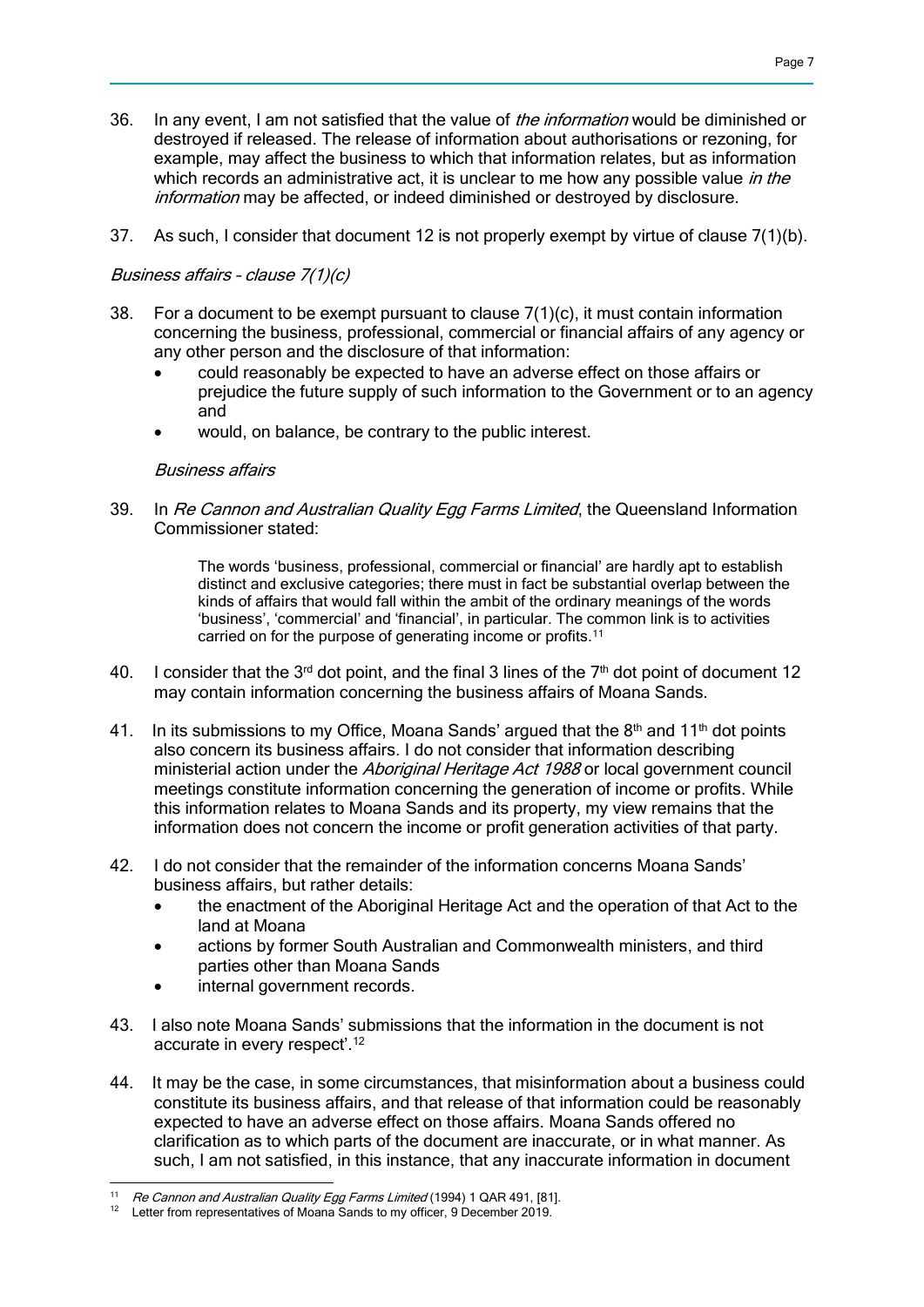12, if it is present, constitutes the business affairs of Moana Sands and that release could reasonably be expected to have an adverse effect on those affairs.

### Adverse effect or prejudice to the supply of information

- 45. I turn to consider whether release of dot point three and the final three lines of dot point seven could reasonably be expected to have an adverse effect on the affairs of Moana Sands, or prejudice the supply of such information to the Government or an agency. For the sake of completeness, I shall also consider whether the release of dot points 8 and 11 could reasonably be expected to have the same effects.
- 46. The phrase 'could reasonably be expected' requires that I make an objective judgement of whether it is reasonable, as distinct from irrational, absurd or ridiculous, to expect that disclosure could result in the effects envisioned by clause 7(1)(c). That is, the expectation must be based on reason and not be 'fanciful, far-fetched or speculative'.<sup>13</sup>
- 47. It will be sufficient:

if any adverse effect is established… However, it must be something which can be properly categorised as an adverse effect and not something so de minibus [sic] that it would properly be regarded as inconsequential… It will be sufficient if the adverse effect is produced by that document in combination with other evidence which is before the Court on the appeal.<sup>14</sup>

- 48. In its submissions to the agency, Moana Sands argued that the information in document 12 could be 'used by commercial competitors or persons opposed to [our] operations and proposals'.<sup>15</sup> Moreover, although the document largely details historical information, Moana Sands objected to my provisional view that this would not diminish the adverse effect that it anticipates.<sup>16</sup>
- 49. In light of Moana Sands' submissions, I accept that some of the information in document 12 remains relevant to that party and its ongoing affairs. However, in light of publicly available information in the media $17$  and in council meeting documents of the City of Onkaparinga,<sup>18</sup> I am not satisfied that disclosure of *this* information, relating to Moana Sands' intentions, could be reasonably expected to have an adverse effect on its business affairs. It is unclear what use could be made of *this* information to have such an effect. As such, I am not satisfied that dot points 3 and 11 are properly exempt by virtue of clause 7(1)(c).
- 50. Dot point 8 concerns ministerial action under the Aboriginal Heritage Act. The final three lines of dot point 7 concern the transfer of land to the Government in the 1990s. I have not been provided submissions to support the claim that this information, if released, could have an adverse effect. In any event, I do not consider that disclosure of that information could reasonably be expected to have an adverse effect on the business affairs of Moana Sands. Again, it is unclear how use by competitors or opposed persons could have such an effect, as Moana Sands have argued.

 $13<sup>°</sup>$ <sup>13</sup> Konieczka v South Australian Police  $[2006]$  SADC 134,  $[14]$ .

<sup>14</sup> Ipex Information Technology Group Pty Ltd v The Department of Information Technology Services South Australia (1997) 192 LSJS 54, applying Re Actors Equity Association of Australia (No 2) (1985) 7 ALD 584, 590.

<sup>&</sup>lt;sup>15</sup> Letter from representatives of Moana Sands to the agency, 16 November 2018.

<sup>16</sup> Letter from representatives of Moana Sands to my officer, 9 December 2019.

<sup>17</sup> Michael Milnes. 'Adelaide Development Company wants to speed up proposals for 236 new houses in Moana', The Daily Telegraph, 23 August 2013, accessed online at https://www.dailytelegraph.com.au/news/adelaide-development-companywants-to-speed-up-proposal-for-236-new-houses-in-moana/news-

story/d351c9bb8c5afbee8e7a9811fa065abf?sv=98244b7e9bee678a82c63547490e9362 on 5 February 2020. <sup>18</sup> Council meeting documents record consideration of this matter as early as 2013, accessed at

https://www.onkaparingacity.com/Council/Council-and-Committees/Agendas-and-Minutes/Search-all-agendas-and-minutes on 5 February 2020.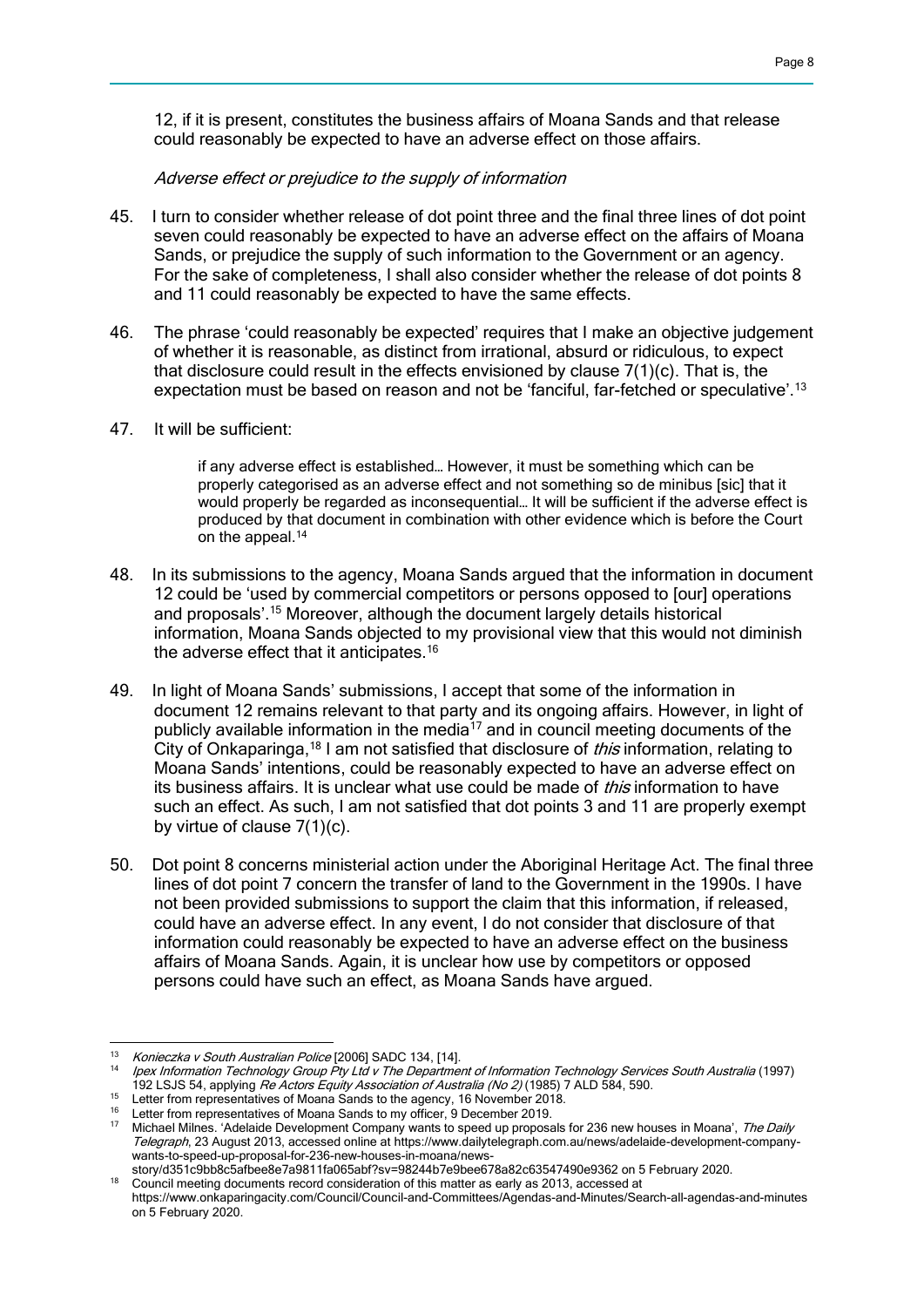- 51. Finally, I turn to consider whether release of the information could reasonably be expected to prejudice the supply of future information to the Government or to the agency. As the document appears to have been generated by the agency, and provides its account of the history of land at Moana (largely in relation to its own actions), I am not satisfied that release could reasonably be expected to prejudice the future supply of such information to the Government or the agency.
- 52. I conclude that document 12 is not properly exempt by virtue of clause 7(1)(c).

### Comment on the public interest

- 53. In light of my views above, I do not intend to consider whether release of document 12 would, on balance, be contrary to the public interest. Nevertheless, I consider it appropriate to make the following comment.
- 54. In its submissions to the agency, Moana Sands argued that

There is a real possibility that the documents, if released, will be used unfairly against our client, including by commercial competitors or opponents of our client, which is adverse to the public interest.

- 55. I do not agree with this submission, and have regard to the Guidelines issued by the Australian Information Commissioner under Freedom of Information Act 1982 (Cth),<sup>19</sup> which provides that the public interest test is considered to be, among other things:
	- something that is of serious concern or benefit to the public, not merely of  $individual$  interest $20$
	- related to matters of common concern or relevance to all members of the public, or a substantial section of the public.<sup>21</sup>

### **Determination**

56. In light of my views above, I reverse the agency's determination such that document 12 is released to the applicant in full.

 $\mathcal{Y}$ 

Wayne Lines SA OMBUDSMAN

12 February 2020

<sup>19</sup> Office of the Australian Information Commissioner, FOI Guidelines: Guidelines issued by the Australian Information Commissioner under s93A of the Freedom of Information Act 1982, version 1.4, part 6.5.

<sup>20</sup> British Steel Corporation v Granada Television Ltd [1981] AC 1096.<br>21 Singleis v Mag these ush Mining Megden [1975] UCA 17: (1975) 123.

Sinclair v Maryborough Mining Warden [1975] HCA 17; (1975) 132 CLR 473 at 480 (Barwick CJ).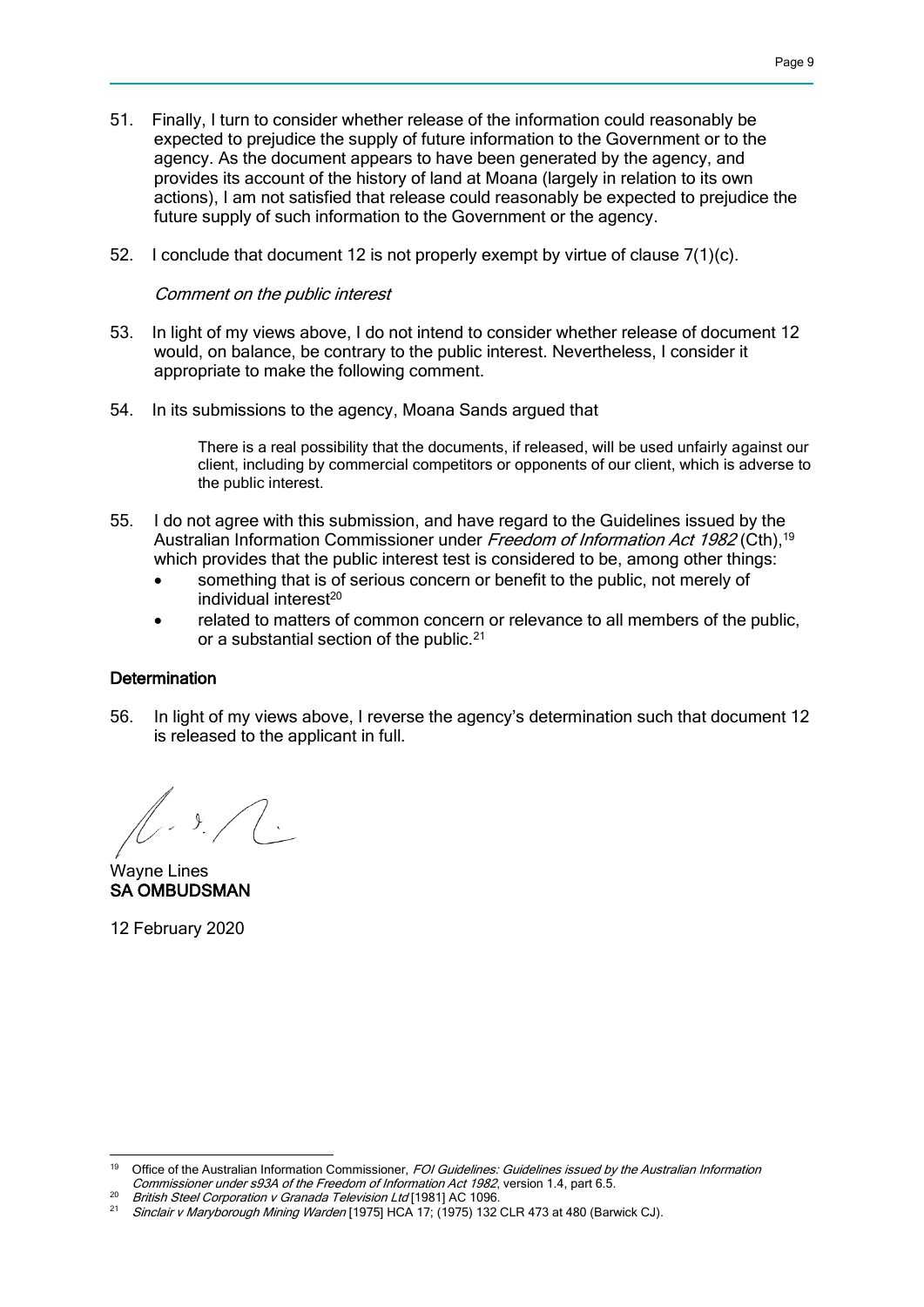# APPENDIX 1

### Procedural steps

| Date                 | Event                                                                                                                                                                                  |
|----------------------|----------------------------------------------------------------------------------------------------------------------------------------------------------------------------------------|
| 21 September<br>2018 | The agency received the FOI application.                                                                                                                                               |
| 21 October<br>2018   | The agency failed to determine the application within the 30 day period<br>required by the FOI Act, <sup>1</sup> and is deemed to have refused access to the<br>documents <sup>2</sup> |
| 9 November<br>2018   | The agency consulted Moana Sands Pty Ltd, seeking its views on the<br>disclosure of document 11 and 12.                                                                                |
| 16 November<br>2018  | Moana Sands provided a response the agency, claiming that the<br>documents were exempt by virtue of clause $7(1)(b)$ and $7(1)(c)$ .                                                   |
| 21 November<br>2018  | The agency belatedly determined the application.                                                                                                                                       |
| 7 December<br>2019   | The agency advised the parties of the inadvertent release of documents<br>6 and 9.                                                                                                     |
| 14 December<br>2018  | The agency received the applicant's internal review application in regard<br>to the refusal to release document 12.                                                                    |
| 24 December<br>2018  | The agency sought an extension until 7 January 2019 to issue an internal<br>review determination.                                                                                      |
| 28 December<br>2018  | The applicant agreed to the agency's request for an extension.                                                                                                                         |
| 30 December<br>2018  | The agency received Moana Sands' application for internal review.                                                                                                                      |
| 8 January 2019       | The agency failed to determine the applicant's application for internal<br>review by the agreed deadline, and is taken to have confirmed the<br>original determination.                |
| 14 January<br>2019   | The agency failed to determine Moana Sands' application within the<br>statutory time frame, and is taken to have confirmed the original<br>determination. $3$                          |
| 5 February 2019      | The Ombudsman received the applicant's request for external review<br>dated 3 February 2019.                                                                                           |
| 7 February 2019      | The Ombudsman advised the agency of the external review and<br>requested submissions and documentation.                                                                                |

<sup>&</sup>lt;sup>1</sup> Freedom of Information Act 1991, section 14(2).

1

<sup>&</sup>lt;sup>2</sup> Freedom of Information Act 1991, section 19(2).

 $3$  Freedom of Information Act 1991, section 29(5).